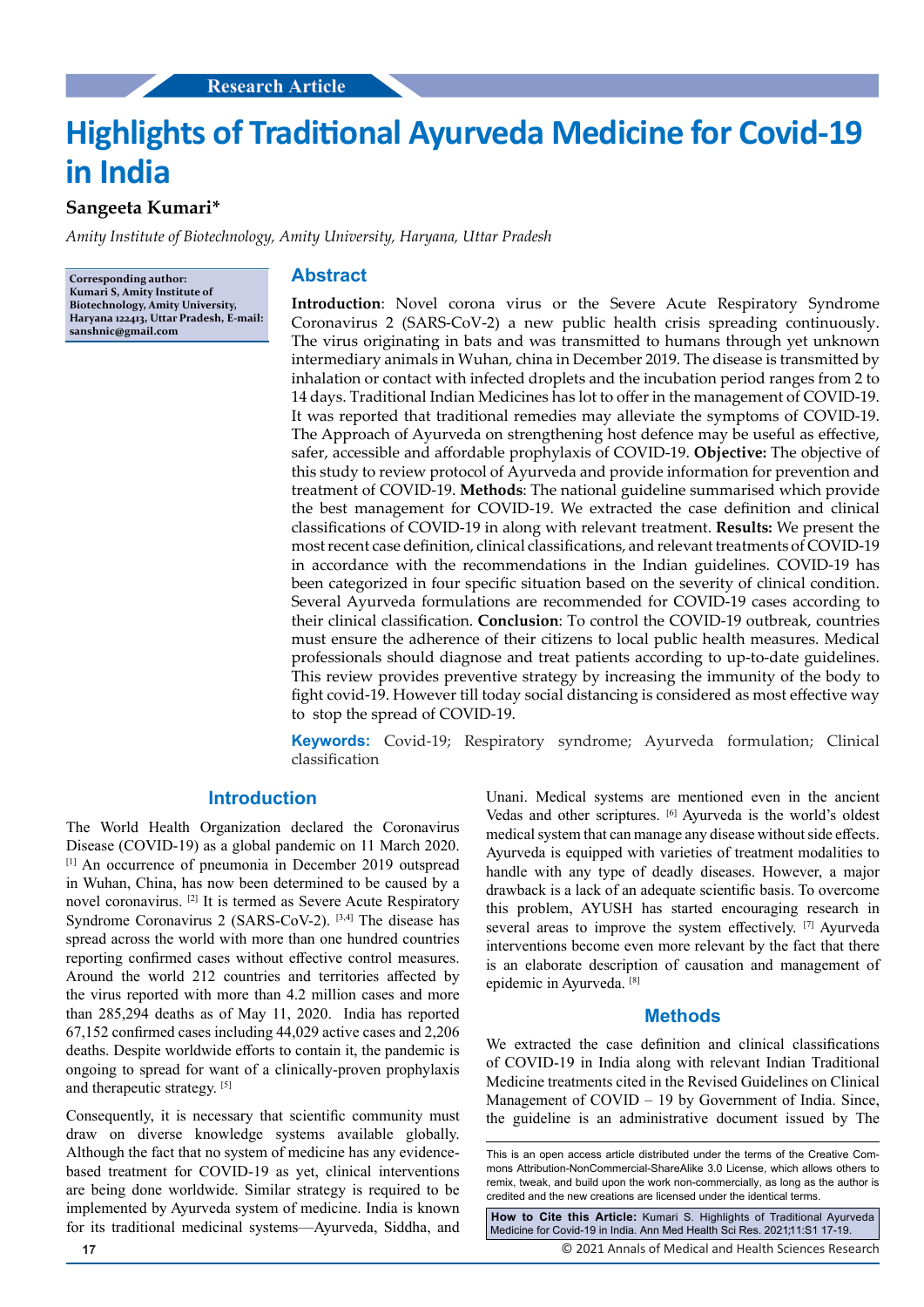Ministry of Health & Family Welfare, Directorate General of Health Services (EMR Division) Government of India.

## **Results**

#### **Case definition & classification in India**

**Suspected COVID-19 case:** To be classified as a suspected case in India, the patient should fulfil one of the following epidemiological risks criteria and two of the following clinical features

(1) All symptomatic individuals who have undertaken international travel in the last 14 days; (2) All symptomatic contacts of laboratory confirmed cases; (3) All symptomatic Healthcare Personnel (HCP); (4) All hospitalized patients with Severe Acute Respiratory Illness (SARI) (fever AND cough and/or shortness of breath); (5) Asymptomatic direct and high risk contacts of a confirmed case (should be tested once between day 5 and day 14 after contact).

Symptomatic refers to fever/cough/shortness of breath.

Direct and high-risk contacts include those who live in the same household with a confirmed case and HCP who examined a confirmed case.

**Confirmed COVID-19 case:** To be classified as a confirmed case in India, the suspected case should fulfil one of the following pathological or serological criteria:

A person with laboratory confirmation of COVID-19 infection, irrespective of clinical signs and symptoms

(1) Test positive for SARS-CoV-2 nucleic acid in real-time rRT-PCR;

(2) Viral genome sequencing reveals a high similarity to SARS- $CoV-2;$ 

(3) Test positive for serum SARS-CoV-2-specific IgM and IgG, serum SARS-CoV-2-specific IgG seroconversion, or a fourfold or greater rise in SARS-CoV-2-specific IgG titre between acuteand convalescent- phase sera.

#### **AYUSH classification: Ayurveda intervention**

Research Council under the ministry of AYUSH, Government of India has also issued advisory based on Indian traditional medicine practices. [9] Therefore it is necessary to review of ancient classics of Ayurveda for prevention and treatment of COVID-19. For the purpose of Ayurveda interventions during COVID-19 pandemic, people can be segregated into four distinct categories. [10]

**Unexposed asymptomatic group:** This group will not include persons who currently do not have any related symptom nor have any associated risk factor and co-morbidities. These apparently healthy people may be the most suitable for building of immunity so that infection-related pathogenesis can be countered to keep them healthy. [11] Common health keeping approaches of Ayurveda including healthy diet, healthy lifestyle, adequate sleep, physical activity, good conduct, care for retainable and non-retainable urges, and avoidance of disease causing factors (excessive cold and exposure to pollutants). [12] In addition, Chyavanprasha, Brahma Rasayana, Amrit Bhallataka,

[13,14] Sanjeevani vati, Swarna prashan, garlic (*Allium sativum*) peel, turmeric (*Curcuma longa*) powder, Carom or Ajwain (*Trachyspermum ammi*) seeds and Loban (resin of *Styrax benzoin* and *Boswellia* species) may also be a useful. [15]

**Exposed asymptomatic (Quarantined):** This group comprises of people who are without apparent symptoms, but at risk due to contact history. They need to be quarantined *carefully*. Specific prophylaxis for this group may include *Sanjeevani vati* [16] and *Chitrakadi vati* and combination of *Guduchi (Tinospora cordifolia), Shunthi (Zingiber officinale)* and *Haridra* (*Curcuma longa*). [17]

This group may also be provided with decoction of a combination of Ayurvedic herbs including *Tinospora cordifolia, Zingiber officinale, Curcuma longa, Ocimum sanctum*, *Glycyrrhiza glabra*, *Adhatoda vasica*, *Andrographis paniculata*, *Swertia chirata*, *Moringa oleifera*, Triphala and Trikatu. [18-21]

**With mild COVID-19 symptoms:** This category relates to people found positive to SARSCoV-2 and is having mild URTI symptoms. They are required to be carefully isolated and monitored for any progression of the disease, along with giving adequate therapy to arrest the symptoms and balancing the vitiated *doshas* to control disease progression.

Formulations like *Lakshmi Vilas Rasa* [20]*, Pippali rasayana*  [21]*, Sanjeevani vati* [16]*, Chitrakadi vati, Go jihvaadi Kashaya, Vyaghri haritaki, Kantakaari Avaleha, Dashamul kwath,Sitopaladi* [23]*, Talishadi,* and *Yashtimadhu* may be the most suitable drugs to be used at this stage in an integrative model.

**With moderate to severe COVID-19 symptoms:** This category may be the population where the moderate to severe symptoms are already present and the patients also belong to high risk groups. These patients require tertiary care from the beginning itself but can also be co- prescribed with Ayurveda medicines in order to reduce the impact of the pathology and to buy more time to have intensive management. [24]

Recommended formulations here may include *Pippali rasayana*  [22]*, Laghu Vasant Malati, Sanjeevani vati, Tribhuvan keerti rasa*  [25]*, Brihata Vata Chintamni rasa, Mrityunjaya rasa,* and *Siddha makardhvaja rasa.* [26]

## **Initiatives by AYUSH ministry**

The AYUSH Ministry in collaboration with the health Ministry launched the clinical trials of Ayurvedic medicines for novel coronavirus infection. The scientific studies on Ayurveda interventions as preventive prophylaxis and as an add-on to standard care to COVID-19 are joint initiative of AYUSH Ministry, Health Ministry and Council of Scientific and Industrial Research (CSIR) with technical support of Indian Council of Medical Research.

Ayurveda medicines such as Ashwagandha, Yashtimadhu (Mulethi), Guduchi+Pippali (Giloy), and polyherbal formulations are being used in the clinical trials involving health workers and those working in COVID-19 high risk areas. The AYUSH Ministry cleared that outcome of the trials would certainly pave a new horizon in understanding the preventive